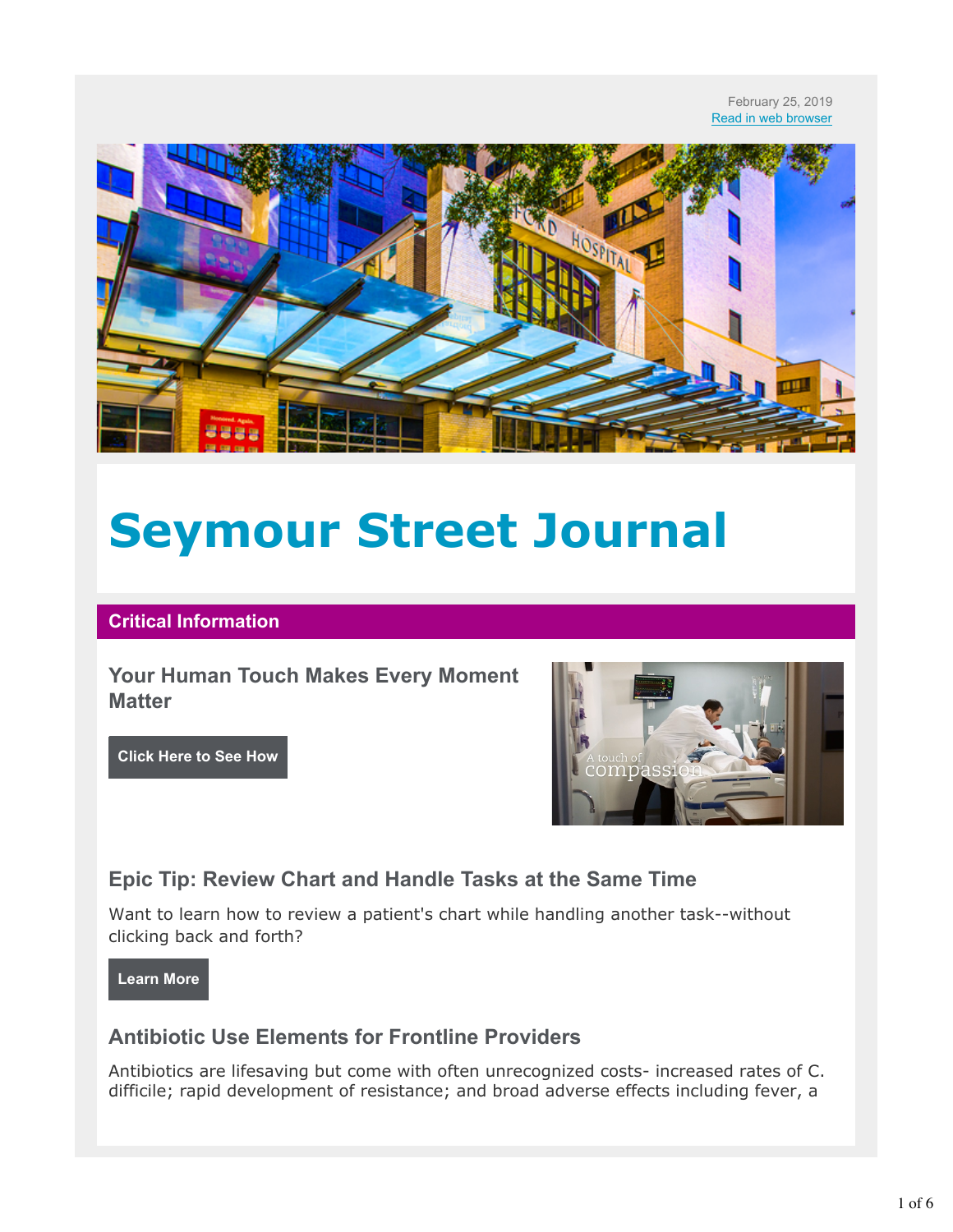changed microbiome, and allergy labeling. Optimizing your antibiotic use is essential to avoid antibiotic associated harm, and we are each personally responsible for this antibiotic stewardship.

**Read More from Chief of Infectious Diseases Dr. Jack Ross**

#### **Noteworthy and New**

## **Cardiac Rehab Location Update**

There's a new Hartford Hospital Cardiac Rehab location open in Glastonbury, and the current location on the Hartford Hospital campus is soon moving to the Medical Office Building.

**Learn More**

## **Grants Available to HHC Staff for Safety Projects**

Do you have a project that might help Hartford HealthCare take even better care of patients or employees? You might be eligible for a grant from the HHC Insurance Department to get it started. Projects should reduce patient harm or help employees and visitors stay safer and healthier in our facilities.

Find more information on the Quality/Safety Grant Program page of HHC Connect.

## **What's MyChart Bedside?**

MyChart Bedside is a tablet-based application that gives admitted patients and their families more information about a patient's hospital stay. Offering patients the application can help to strengthen the patient-clinician relationship and allow for a more enjoyable and productive stay.

**View the Guide**

## **Continuing Medical Education and HealthStream Join as One Team**

Continuing Medical Education and HealthStream® are now one team called Professional Education under the department of Experience, Engagement, and Organization Development. This unification supports HHC's journey to become #1 in the Northeast for customer experience by 2023.

**Learn More**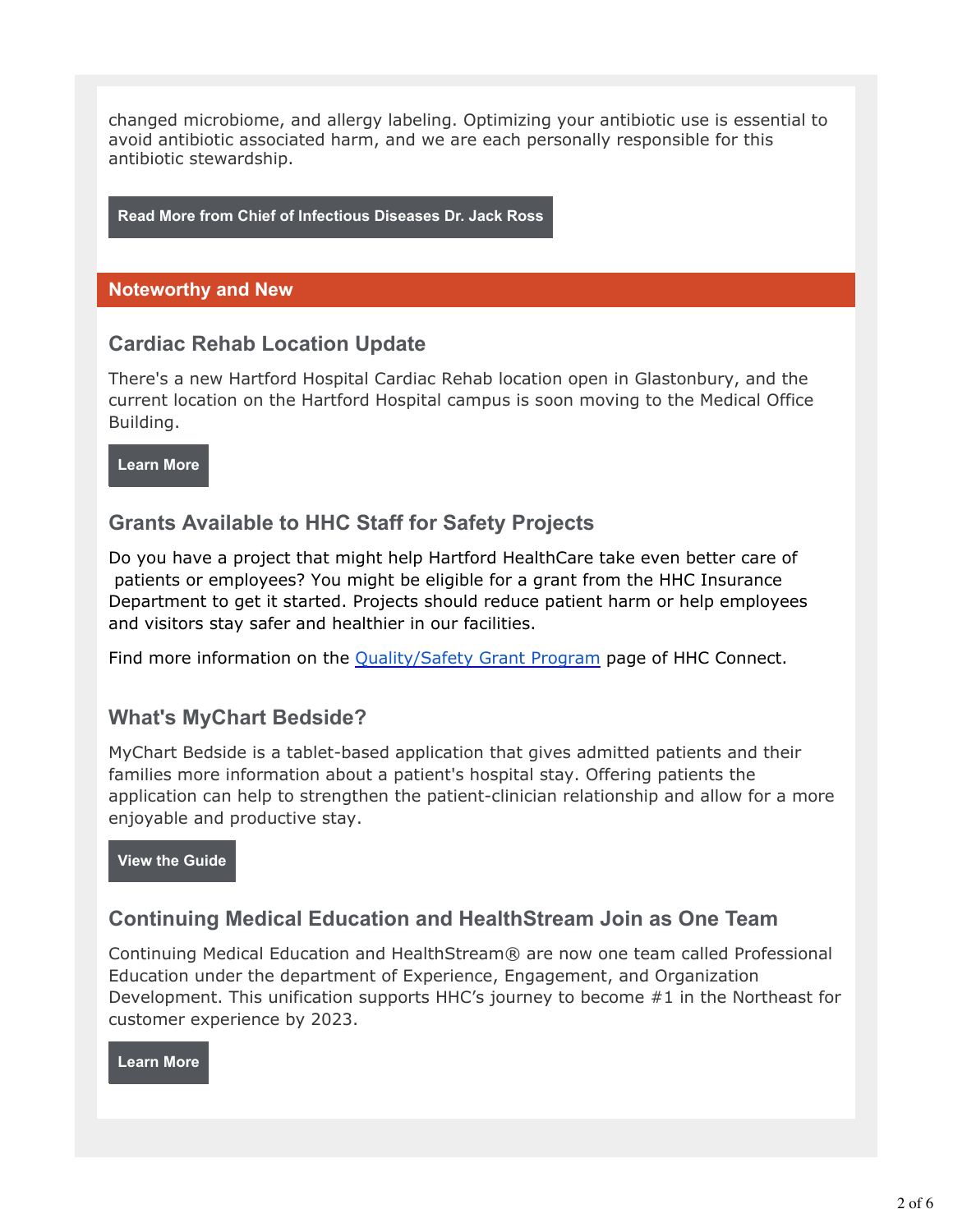#### **Recognizing Excellence**

### **In Brief**

**Dr. Jonathan Gates** and **Dr. Ken Robinson** recently testified in front of the Public Health Committee of the Connecticut General Assembly in opposition to a bill that would prohibit hospitals from charging trauma activation fees.

**Gregory Panza**, a researcher in preventive cardiology and doctoral candidate at the University of Connecticut, is the recipient of the 2019 UCONN College of Agriculture, Health and Natural Resources Graduate Student Research Award. **Amanda Zaleski, PhD**, also a researcher in preventive cardiology, was the recipient of this award in 2018, earning Hartford Hospital researchers back-to-back research awards. This award recognizes outstanding scholarly/creative productivity and national visibility in research activities.

## **Welcome New Providers to Hartford Hospital**

Please visit https://hartfordhospital.org/find-a-doctor for more information on these and other providers.

#### **Physicians**

David Bendor, PhD Psychology Melissa Boisjoli-Langlois, MD Hospital Medicine John Dinkler, MD Cardiology Ralph Dodd, PsyD Psychology Alyse Donovan, PsyD Psychology David Finitsis, PhD Psychology Christopher Hammel, MD Psychiatry (Moonlighter) Suchita Kumar, MD **Infectious Disease** Kevin O'Shea, PsyD Psychology Swathi Rachoor, MD **Internal Medicine** Stephanie Saucier, MD Cardiology Dana Shagan, PsyD Psychology George Spivack, MD Cardiology Jonathan Telsey, MD Urology Warren Thime, PhD Psychology Xuan (Tony) Wang, MD Cardiology (Moonlighting)

Jonathan Bernstein, MD Pediatrics, Hematology/Oncology Emily Burk, MD Cardiology Hospitalist (Locum) Eric Grahling, MD **Anesthesia - Pain Management** Talal Kaiser, MD Hospital Medicine (Per Diem)

#### **Allied Health**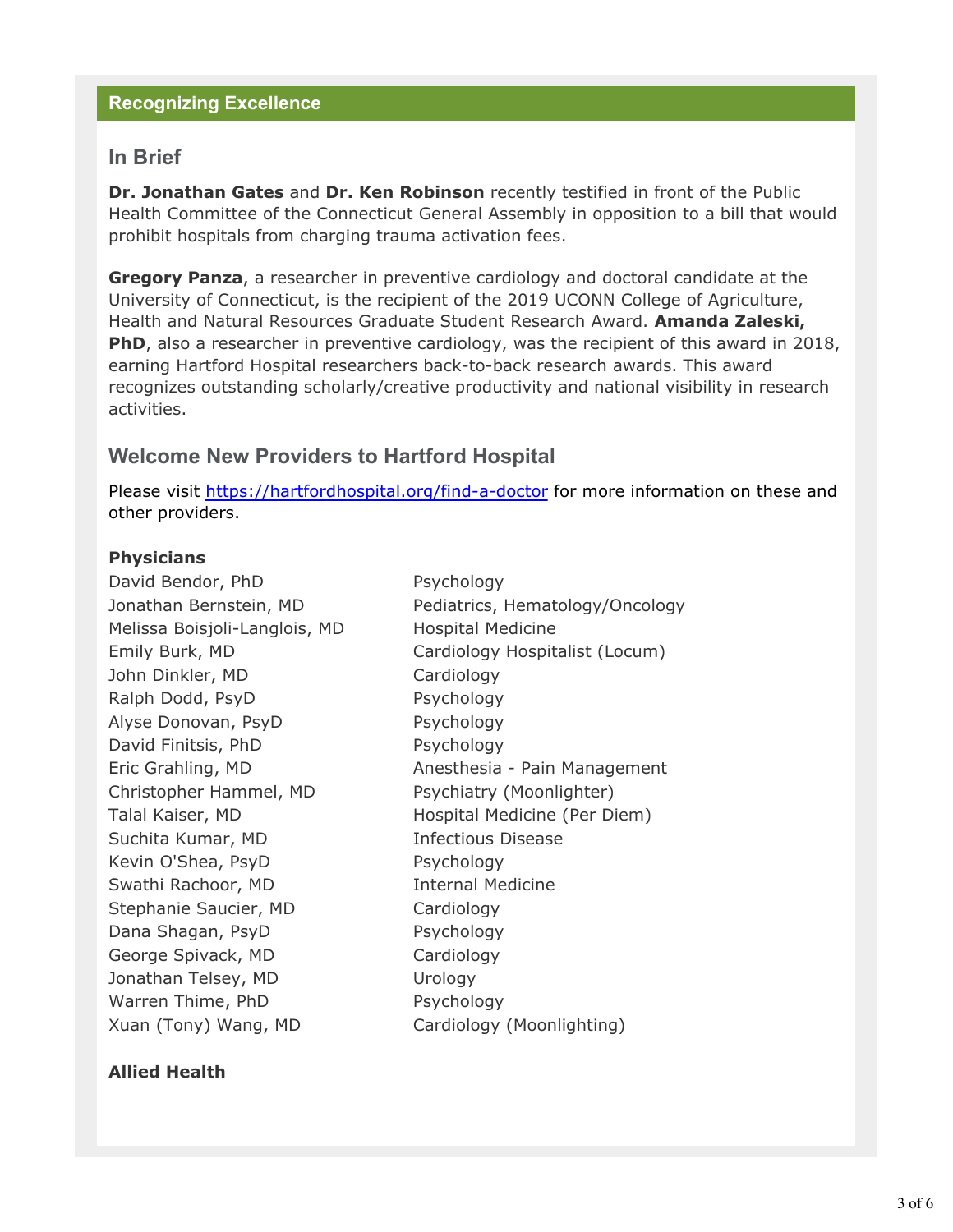Tabassum (Taby) Ali, APRN Psychiatry Yan Yan Beach, APRN Cardiology Jillian Bouchard, PA NICU Hannah Chamis, PA Neurosurgery Rachel Chiulli, APRN Oncology Danielle Cowee, PA Trauma Surgery Julie Forster, PA-C Orthopedics - Hand Surgery Erica Guerricaechebarria, PA-C Cardiac ICU/SD Cathy Lanoie, APRN Endocrinology Meagan Lawrence, PA-C Cardiac Surgery Alexa Swan, APRN Internal Medicine Laura Warren, APRN Emergency Medicine Fabian Williams, CRNA Anesthesia

#### **Coming Up**

## **Department of Medicine Endocrine Intercity Grand Rounds**

### **Gender Dysphoria: An Update for the Endocrinologist**

March 7, 2019 Conklin Building, Rooms 139-140 12 noon to 1 p.m.

Featuring Priya Phulwani, MD, pediatric endocrinologist at CT Children's Medical Center. The objectives of this session are to:

- Define gender dysphoria
- Review how a diagnosis of gender dysphoria is made
- Provide respectful care to patients with various forms of gender incongruence
- Apply current practice guidelines for the hormone management of gender dysphoria

#### **Read More**

## **Addressing the Mandatory Education Required Every Six Years for CT Medical License Renewal**

#### **A Review to Renew**

April 27, 2019 Heublein Hall 7:30 a.m. to 3:15 p.m.

This session will cover one hour on each of the following state-mandated topics: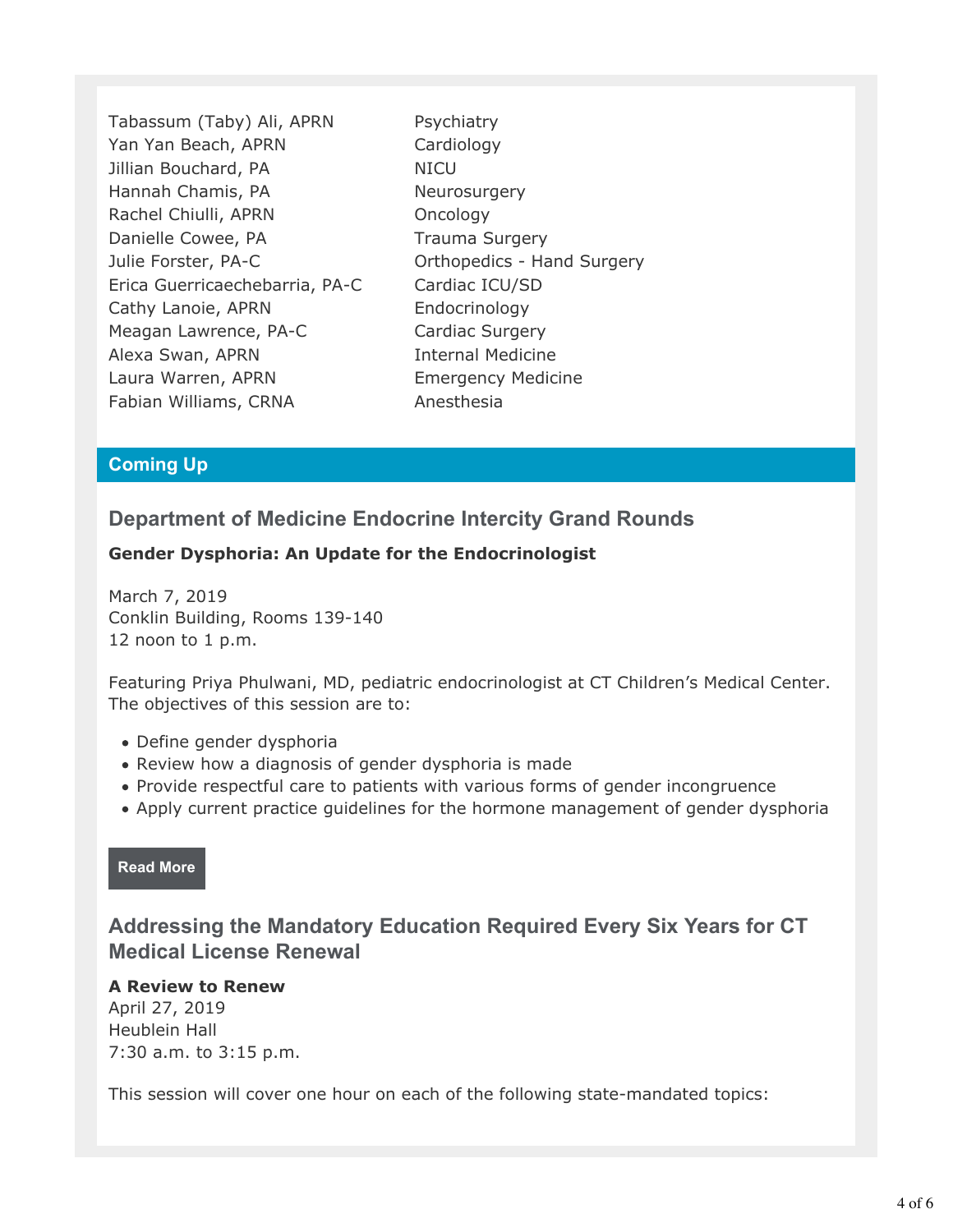- AIDS/HIV Update
- Sexual Assault
- Domestic Violence
- Cultural Competency
- Pain Management
- Behavioral Health: PTSD and Substance Abuse in Veterans
- Behavioral Health: Depression and Suicide in Veterans

The cost is \$15 for HHC Privileged Providers and \$20 for Non-Privileged Providers.

Registration is required by clicking here.

## **Planning a CME Activity?**

- The CME department encourages program planners to begin the application process as far in advance of the CME activity as possible.
- Visit the HHC CME website to learn more about CME Offerings
- Click here to request an application today
- Contact continuinged@hhchealth.org to schedule a planning session

#### **For Your Information**

## **How Do I Address Hand Hygiene Misses?**

Have you ever observed a missed opportunity for hand hygiene and didn't know how to address it? It may be an uncomfortable situation, but know HH and HHC Leadership fully support anyone who speaks up for safety. Some suggestions to handle such a situation include:

- Use the Lightest Touch Possible "Hands Please!"
- Use Discretion If possible, ask away from patient, family, or a group. "May I ask you a quick question privately?"
- If applicable, try humor or a curious question "Did I miss your performing the appropriate hand hygiene?" OR "Please perform the expected hand hygiene for patient safety."

Don't forget, a thank you for all the moments you do observe is a great way to enforce our safety behavior – "Thank you for washing your hands!

*Seymour Street Journal (SSJ) supports physician engagement at Hartford Hospital by providing critical information, news and recognition in an easily digestible format. The SSJ will be sent to your preferred e-mail address the last Sunday of each month.*

*If you would like to be added to the Seymour Street Journal email list, or to receive it at*